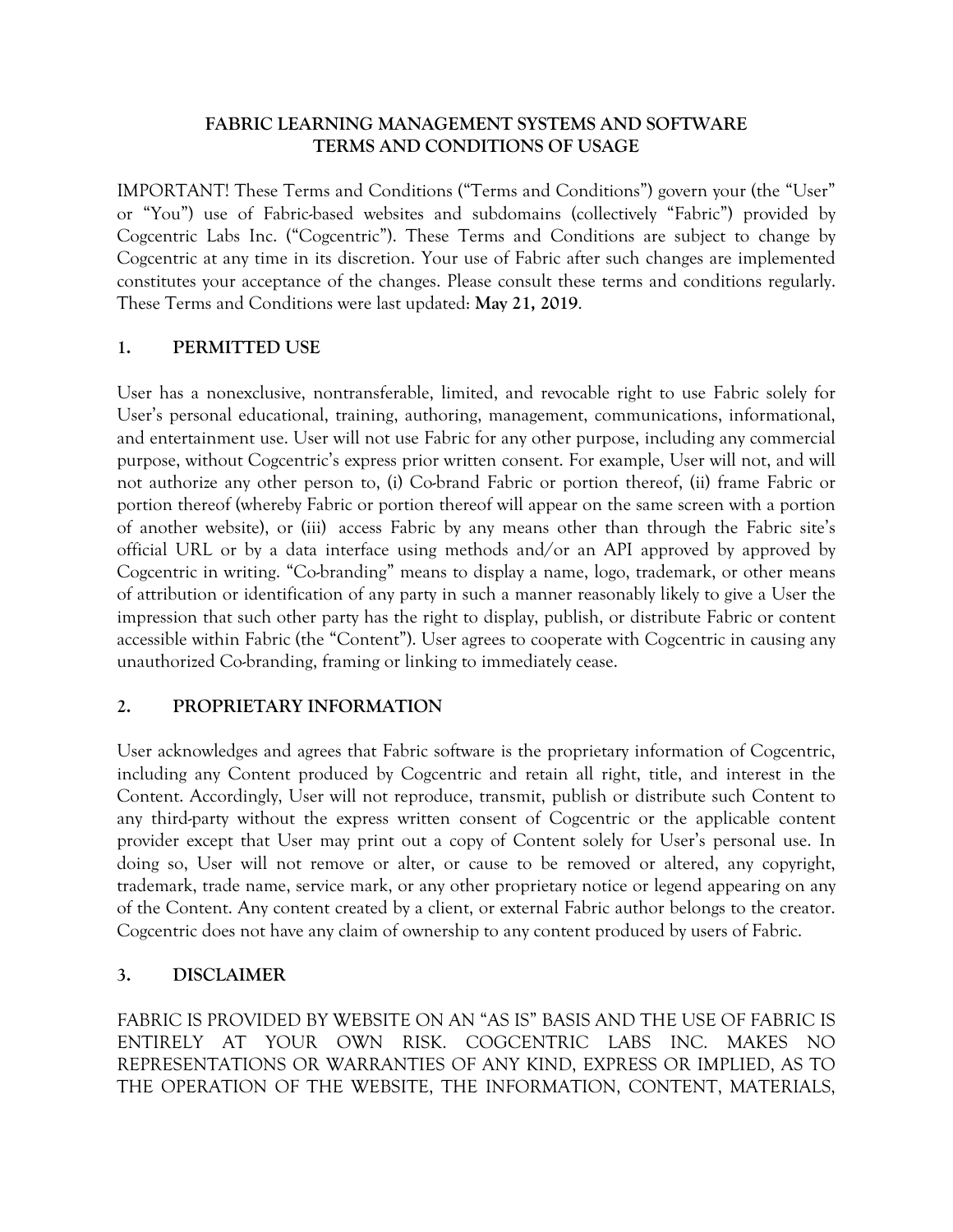PRODUCTS OR SERVICES INCLUDED ON FABRIC, INCLUDING ANY IMPLIED WARRANTIES OF MERCHANTABILITY AND FITNESS FOR A PARTICULAR PURPOSE AND THE STATUTORY WARRANTY AGAINST NON-INFRINGEMENT. NO ORAL ADVICE OR WRITTEN INFORMATION GIVEN BY FABRIC OR ITS EMPLOYEES OR REPRESENTATIVES, WILL CREATE A WARRANTY AND YOU MAY NOT RELY ON ANY SUCH INFORMATION OR ADVICE.

# **4. LIMITATION ON LIABILITY**

NEITHER COGCENTRIC LABS INC. NOR ANY OF ITS REPRESENTATIVES, AFFILIATES, LICENSORS OR CONTENT PROVIDERS SHALL BE LIABLE FOR ANY DIRECT, INDIRECT, INCIDENTAL, SPECIAL OR CONSEQUENTIAL DAMAGES ARISING OUT OF THE USE OF THE SERVICES OR TRANSACTIONS THROUGH FABRIC OR THE INABILITY TO GAIN ACCESS TO FABRIC. YOU AGREE THAT, IN NO EVENT SHALL COGCENTRIC LABS INC. OR ITS OFFICERS, DIRECTORS, OWNERS, INDEPENDENT CONTRACTORS, EMPLOYEES, AGENTS, LICENSORS OR AFFILIATES BE LIABLE, AND YOU RELEASES ALL SUCH PERSONS FROM ANY LIABILITY, DIRECTLY OR INDIRECTLY, TO YOU FOR ANY LOSS, DAMAGE, LIABILITY OR EXPENSE ARISING OUT OF OR RELATED TO THE USE OF FABRIC OR THE USE OF THE SERVICES THROUGH FABRIC REGARDLESS OF WHETHER SUCH LOSS, DAMAGE, LIABILITY OR EXPENSE RESULTS DIRECTLY OR INDIRECTLY FROM WEBSITE NEGLIGENCE. IN NO EVENT WILL THE COLLECTIVE LIABILITY OF COGCENTRIC LABS INC. AND ITS LICENSORS, SERVICE PROVIDERS, CONTENT PROVIDERS, EMPLOYEES, AGENTS, OFFICERS AND DIRECTORS TO ANY PARTY (REGARDLESS OF THE FORM OF ACTION, WHETHER IN CONTRACT, TORT OR OTHERWISE) EXCEED THE AMOUNT USER HAS PAID TO COGCENTRIC LABS INC. FOR THE APPLICABLE CONTENT OR SERVICE OUT OF WHICH LIABILITY AROSE.

# **5. INDEMNITY**

User will indemnify and hold Cogcentric, its Licensors, content providers, service providers and contractors (the "Indemnified Parties") harmless from any breach of these Terms and Conditions by User, including any use of Content other than as expressly authorized in these Terms and Conditions. User agrees that the Indemnified Parties will have no liability in connection with any such breach or unauthorized use, and agrees to indemnify any and all resulting loss, damages, judgments, awards, costs, expenses, and attorneys' fees of the Indemnified Parties in connection therewith. User will also indemnify and hold the Indemnified Parties harmless from and against any claims brought by third parties arising out of User's use of the information accessed from Fabric.

# **6. COMMUNITY AREAS**

Information posted on comments, discussions, forums, bulletin boards, or similar portions of Fabric ("Community Areas") is supplied by third-parties and other Users, unless Cogcentric or its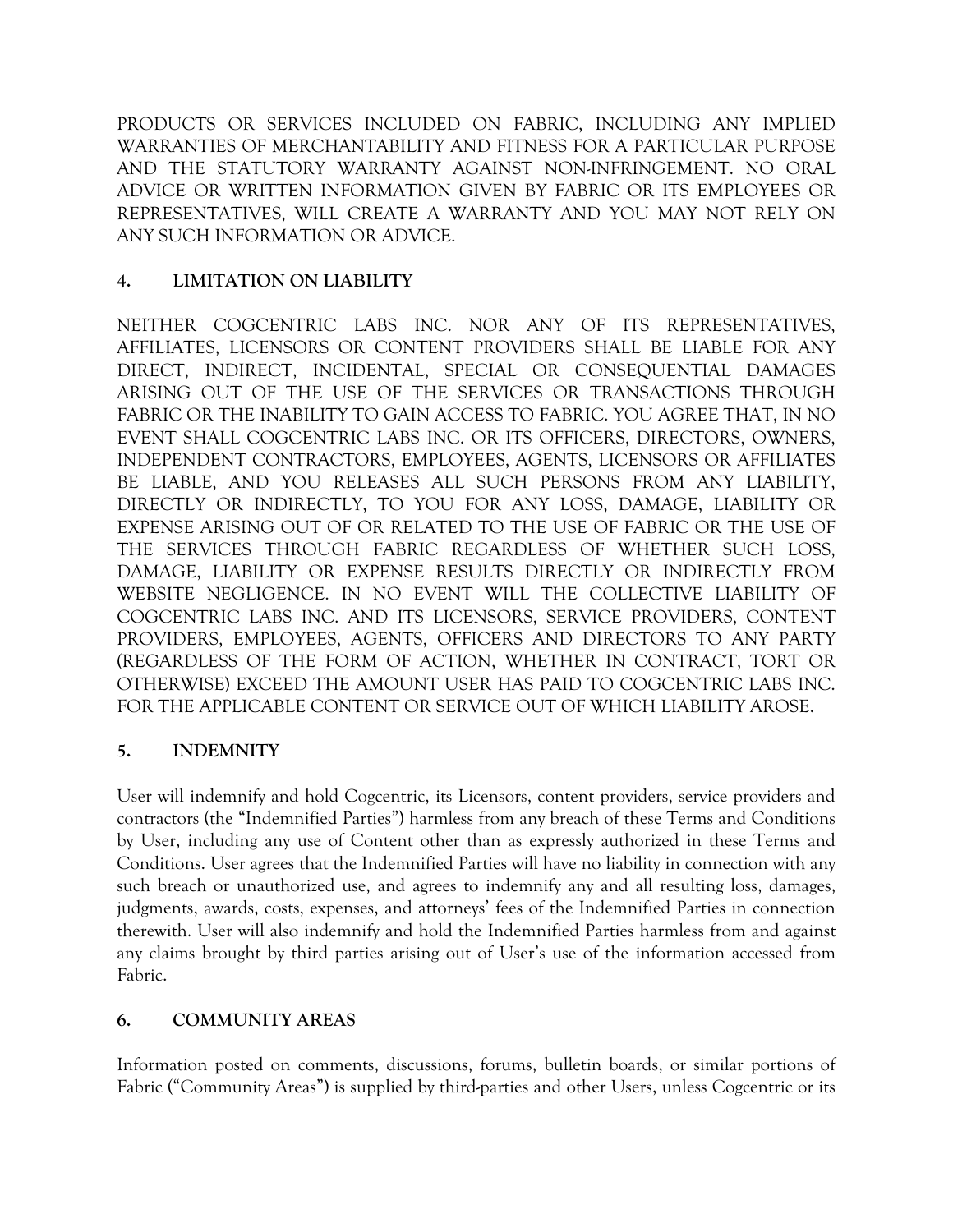authorized representative identifies itself as the content poster. Any opinions, advice, statements, services, offers, or other information or content expressed or made available by third parties or any other User are those of the respective author(s) and not of Cogcentric. User will not post any of the following material in any Community Area:

- material which threatens or abuses others, or which is defamatory or libelous, or which is invasive of another's privacy;
- material for which User does not have the right to post, including the proprietary material of any third party;
- material which advocates illegal activity or discusses an intent to commit an illegal act;
- material for advertising or commercial solicitation;
- material which is vulgar, obscene, pornographic, or indecent; or
- material which does not pertain directly to the subject matter of the particular Community Area.

The Company reserves the right to monitor Community Areas to determine compliance with these Terms and Conditions, as well the right to remove or refuse to post any posting, including any of the above postings upon discovery thereof. Notwithstanding these rights, Users remain solely responsible for the content of its postings. User acknowledges and agrees that neither Cogcentric nor any third party content provider will assume or have any liability for any action or inaction by Cogcentric or any third party content provider with respect to any posting on the Community Area. User will not (i) select or use a member name or e-mail address of another person with the intent to impersonate that person; (ii) use a user name or e-mail address subject to the rights of any person without authorization; (iii) use a member name in violation of the intellectual property rights of any person; or (iv) use a member name that Cogcentric, in its sole discretion, deems offensive.

Further, User hereby grants to Cogcentric the royalty-free, perpetual, irrevocable, non-exclusive right and license to use, reproduce, modify, adapt, publish, translate, create derivative works from, distribute, perform and display any content posted in Community Areas (in whole or in part) worldwide or to incorporate any message in other works in any form, media or technology now known or later developed.

# **7. MISCELLANEOUS**

**7.1 Headings.** The headings of Sections of this Agreement are for ease of reference only and shall not be admissible in any action to alter, modify or interpret the contents of any Section hereof.

**7.2 Severability.** If any Section or provision of this Agreement be held illegal, unenforceable or in conflict with any law by a court of competent jurisdiction or arbitral tribunal, such Section or provision of this Agreement shall be deemed severed from this Agreement and the validity of the remainder of this Agreement shall not be affected thereby.